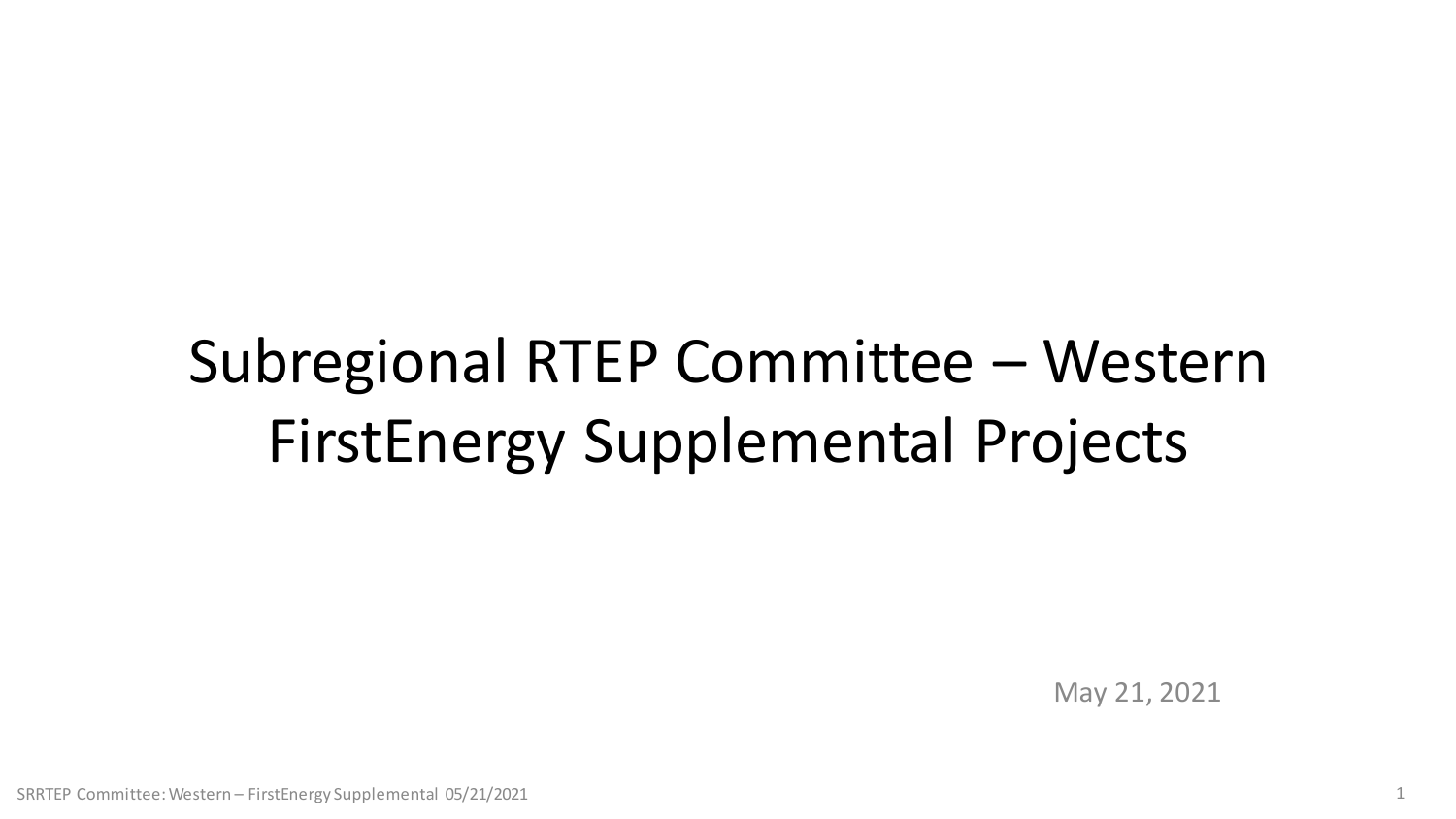### Needs

Stakeholders must submit any comments within 10 days of this meeting in order to provide time necessary to consider these comments prior to the next phase of the M-3 process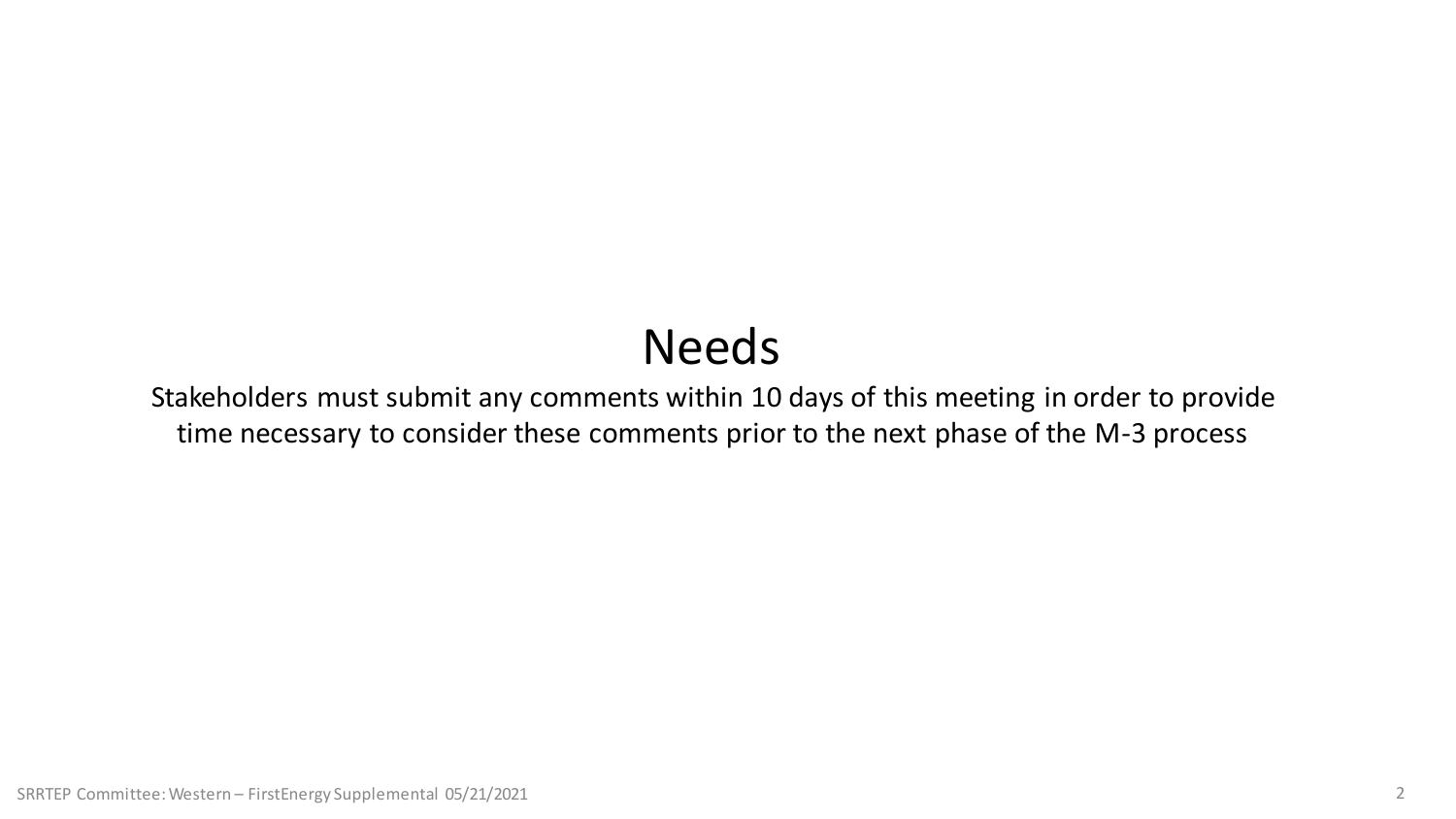

### ATSI Transmission Zone M-3 Process New Customer Substation

### **Need Number:** ATSI-2021-012 **Process Stage:** Need Meeting – 05/21/2021

#### **Supplemental Project Driver(s):**

*Customer Service*

#### **Specific Assumption Reference(s)**

Customer connection requests will be evaluated per FirstEnergy's "Requirements for Transmission Connected Facilities" document and "Transmission Planning Criteria" document.

#### **Problem Statement**

New Customer Connection – Penn Power Distribution has requested a new 69 kV delivery point near the Maple – Pine 69 kV Line due to a thermal overload identified on the Mars #2 69-12.47 kV transformer. The anticipated load of the new customer connection is 8.7 MVA.

Requested in-service date is 06/1/2022

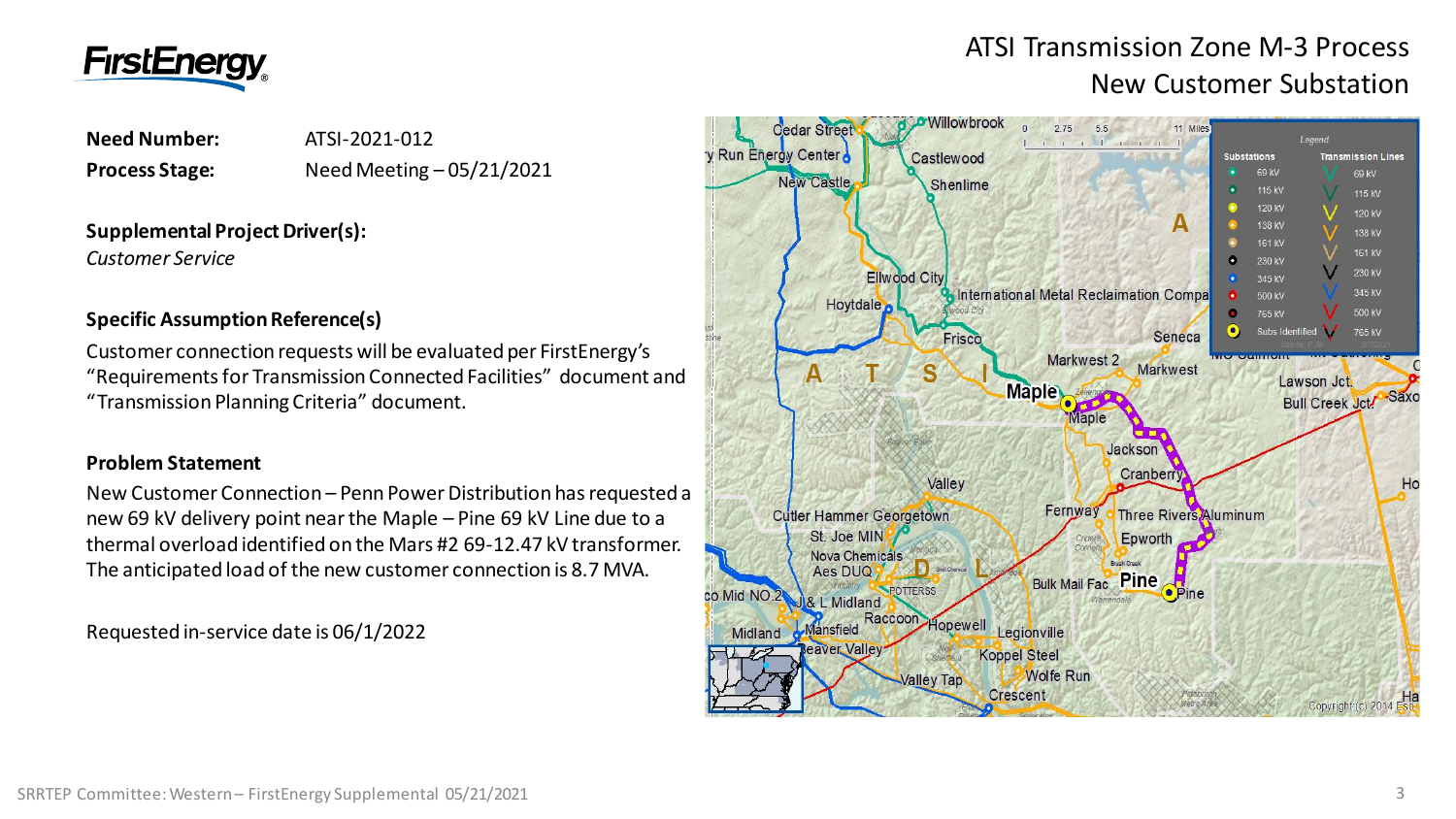### Appendix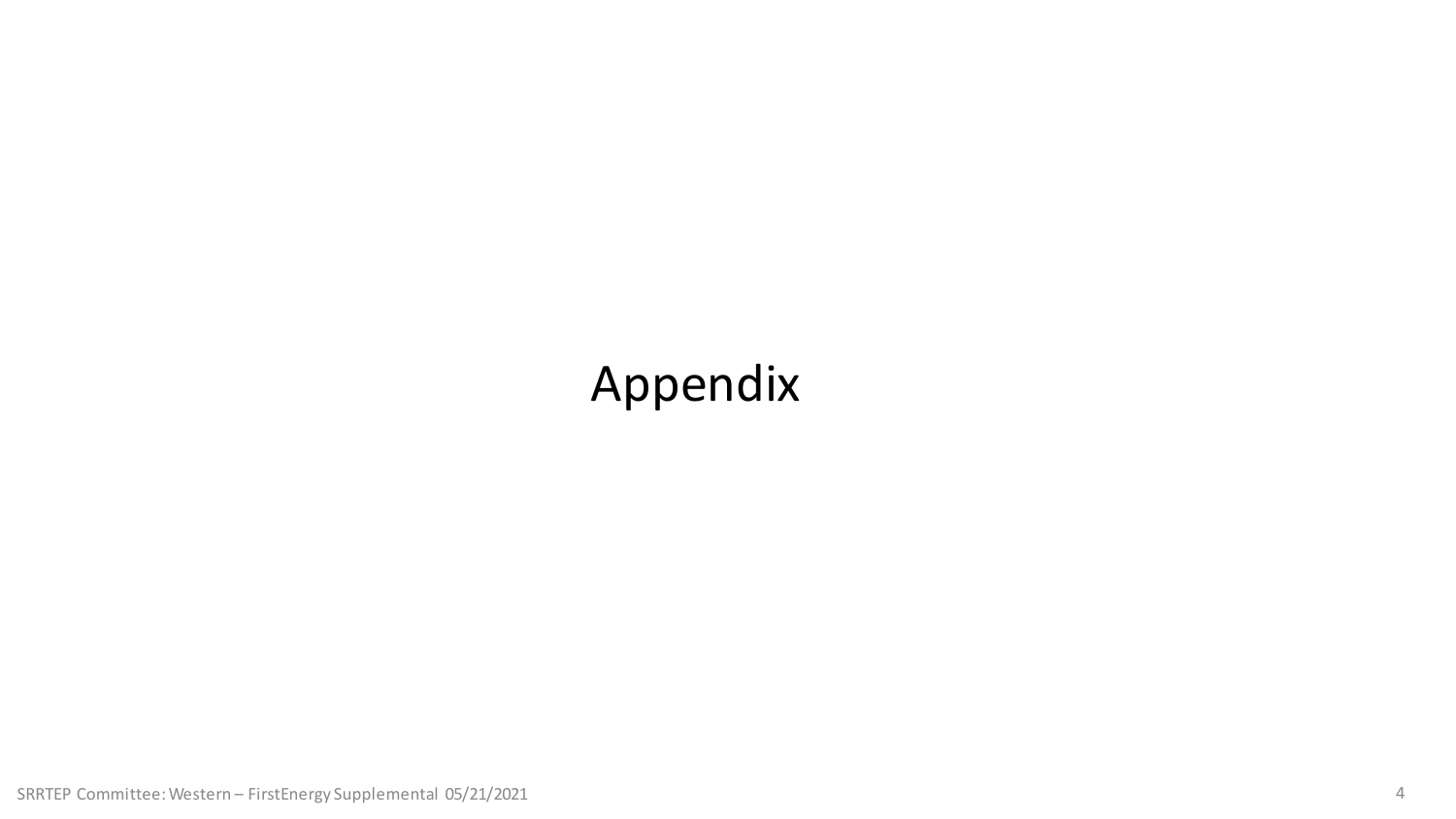## High Level M-3 Meeting Schedule

| Assumptions |
|-------------|
|-------------|

| <b>Activity</b>                               | Timing                             |
|-----------------------------------------------|------------------------------------|
| Posting of TO Assumptions Meeting information | 20 days before Assumptions Meeting |
| Stakeholder comments                          | 10 days after Assumptions Meeting  |

### Needs

### Solutions

### Submission of Supplemental Projects & Local Plan

| <b>UNIVERSITY OUTSITY</b>                      | To dayo anot <i>ri</i> ocalliptiono informig |
|------------------------------------------------|----------------------------------------------|
|                                                |                                              |
| <b>Activity</b>                                | Timing                                       |
| TOs and Stakeholders Post Needs Meeting slides | 10 days before Needs Meeting                 |
| Stakeholder comments                           | 10 days after Needs Meeting                  |

| <b>Activity</b>                                    | Timing                           |
|----------------------------------------------------|----------------------------------|
| TOs and Stakeholders Post Solutions Meeting slides | 10 days before Solutions Meeting |
| Stakeholder comments                               | 10 days after Solutions Meeting  |

| <b>Activity</b>                                       | Timing                                                                                         |
|-------------------------------------------------------|------------------------------------------------------------------------------------------------|
| Do No Harm (DNH) analysis for selected solution       | Prior to posting selected solution                                                             |
| Post selected solution(s)                             | Following completion of DNH analysis                                                           |
| Stakeholder comments                                  | 10 days prior to Local Plan Submission for integration into RTEP                               |
| Local Plan submitted to PJM for integration into RTEP | Following review and consideration of comments received after<br>posting of selected solutions |